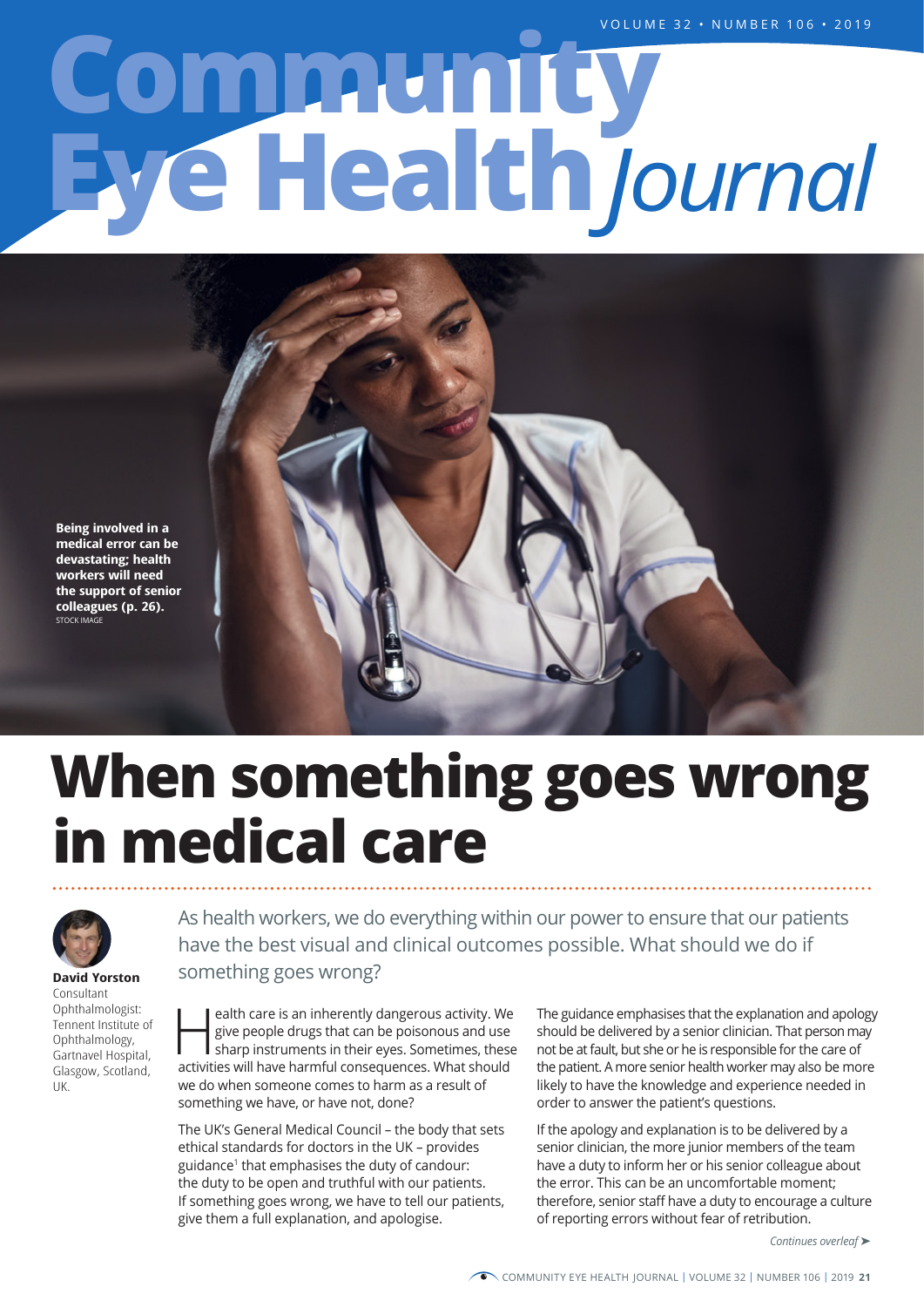



# **Expressively arms 4 × 2000 to this issue**

It is inevitable that things will sometimes go wrong in health care, despite our best efforts. The consequences of these adverse events can be serious, but patients will have a much better outcome if the error is recognised promptly and managed appropriately. That starts with

an open conversation that acknowledges the error and provides as full an explanation as possible of what went wrong, why it happened, and how you are going to put it right.

# Contents

- **21 When something goes wrong in medical care** David Yorston
- **25 "Why didn't they tell us the truth?"** Elmien Wolvaardt
- **26 Managing errors in the eye unit** Larry Benjamin, David Yorston and John Buchan
- **28 External reviews: making an eye service safer** Beth Barnes, Bernie Chang and Melanie Hingorani
- **31 Legal risks in medical practice** Vincent K Mutai
- **32 Medication error affecting newborns' sight: a national response** Nyawira Mwangi and Michael Mbee Gichangi
- **33 Medical errors in South Asia** Sridivya Mukpalkar
- **34 Teaching retinal surgery using a low-cost simulator** James Rice
- **36 Blame does not keep patients safe** Elmien Wolvaardt
- **36 Take part in the Grand Challenges in Global Eye Health study** Jacqui Ramke, Hannah Faal and Matthew Burton
- **37 TRACHOMA: Safe mass drug administration and trachoma elimination** David Addiss, Virginia Sarah, Nebiyu Negussu and Paul Emerson
- **38 Questions and answers: when things go wrong**
- **39 Picture quiz**
- **39 Announcements**
- **40 KEY MESSAGES**

**Eye Health** *Journal* **Community**

VOLUME 32 • NUMBER 106 • 2019









**Editor** Elmien Wolvaardt **editor@cehjournal.org** 

**Consulting editor for Issue 106** David Yorston

**Editorial administrator** Anita Shah **anita.shah@lshtm.ac.uk** 

#### **Editorial committee** Nick Astbury Matthew Burton

Sally Crook Allen Foster Clare Gilbert Suzanne Gilbert Michelle Hennelly Hannah Kuper Fatima Kyari Priya Morjaria GV Murthy Daksha Patel Noela Prasad

Babar Qureshi Serge Resnikoff Richard Wormald David Yorston

**Design** Lance Bellers **Printing** Newman Thomson

**Regional consultants** Hannah Faal (AFR) Kovin Naidoo (AFR) Wanjiku Mathenge (AFR) Van Lansingh (AMR) Andrea Zin (AMR) Ian Murdoch (EUR) Janos Nemeth (EUR) GVS Murthy (SEAR) R Thulsiraj (SEAR) Babar Qureshi (EMR) Mansur Rabiu (EMR) Leshan Tan (WPR) Hugh Taylor (WPR)

#### **CEHJ online**

Visit the *Community Eye Health Journal* online. All back issues are available as HTML and PDF. Visit: **www.cehjournal.org**

**Online edition and newsletter**

**web@cehjournal.org**

#### **Please support us**

#### **We rely on donations / subscriptions from charities and generous individuals to carry out our work. We need your help.**

Subscriptions in high-income countries cost UK £100 per year. Contact Anita Shah **admin@cehjournal.org** or visit our website: **www.cehjournal.org/donate**

#### **Subscriptions**

Readers in low- and middle-income countries receive the journal free of charge. Send your name, occupation, and postal address to the address below. French, Spanish, and Chinese editions are available. To subscribe online, visit **www.cehjournal.org/subscribe**

In this type of environment, most errors will be acknowledged as a system failure in which a combination of circumstances have caused an error. Occasionally, a mistake by one individual will be the main cause of the event. In both situations, the default response should be to investigate the cause of the error and provide education and training where needed, rather than taking disciplinary action. This should be reserved for the very rare cases in which a health care worker is deliberately negligent.

# **When to tell the patient**

Sometimes, patients may not be aware that anything has gone wrong (for example, if a complication occurs while the patient is anaesthetised). In this situation, you may feel that no useful purpose is served by informing the patient of the adverse event. However, failure to inform the patient is dishonest. The complication may come to light if the patient is examined by another doctor, in which case your original error is compounded by your lack of honesty.

It may also be tempting to wait until the final outcome of the event is known. However, we have a duty to provide a full explanation as soon as possible, even though that may mean returning for more difficult conversations as the extent of the harm becomes clear. Insurers in the UK and elsewhere are very clear about the importance of giving patients as full an explanation as possible, as soon as possible (known as 'disclosure') as this has been shown to reduce the likelihood of legal claims. However, many eye health professionals are not aware of the importance of disclosure – this is something that should be prioritised in training and we hope that this issue of the *Community Eye Health Journal* will go some way towards filling the gap.

# **What should you say?**

You should always start by apologising. Health workers may feel reluctant to apologise, as they worry that an apology implies that they are at fault. In most countries, however, it has been established that offering an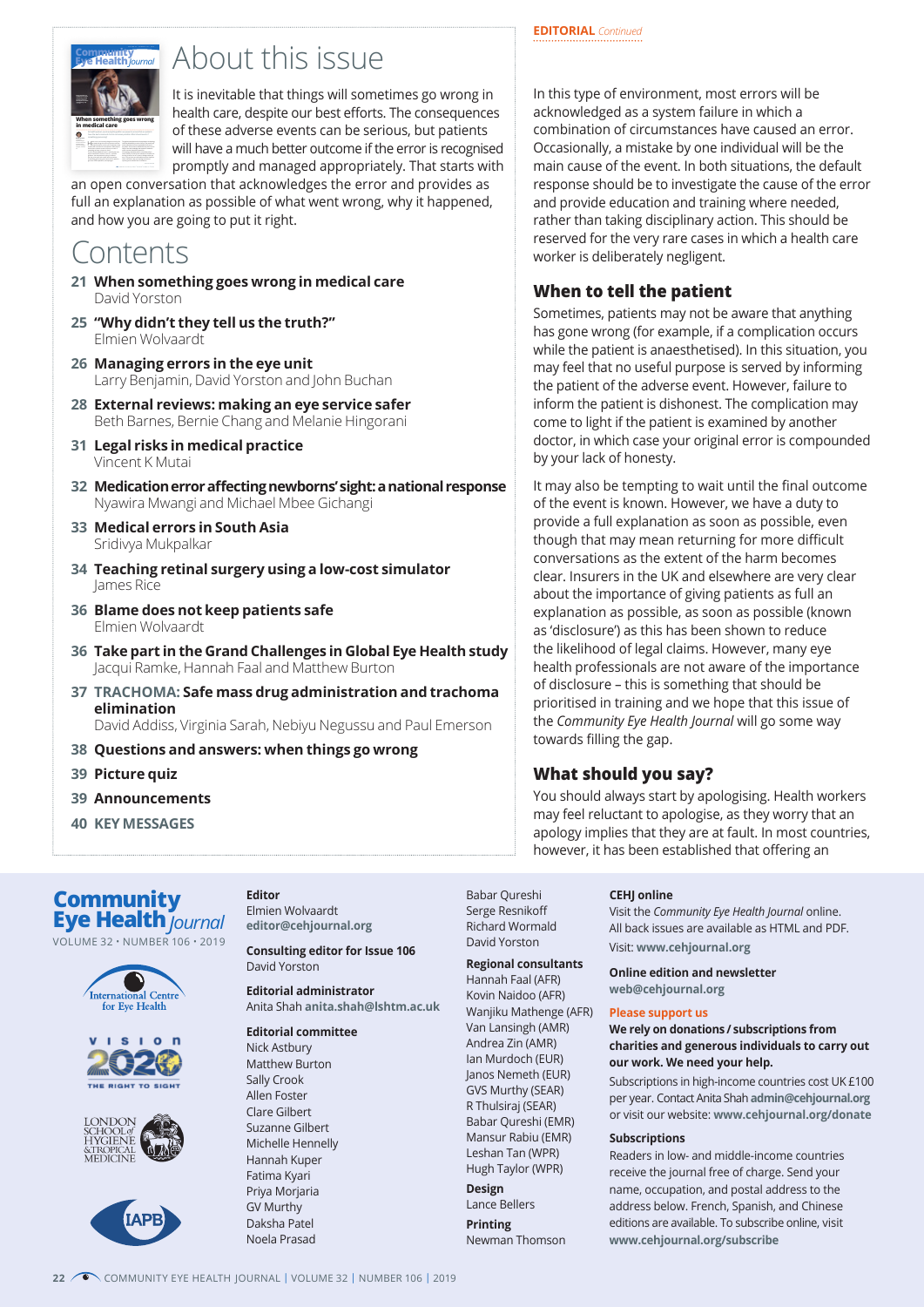apology does not mean that you are accepting legal liability for any harm that has occurred. A prompt and sincere apology will help the patient to come to terms with the adverse event, and to make the best recovery.

You should be sensitive to the needs of the patient. There needs to be enough time for a full discussion and sufficient privacy – this is not a conversation to have in a corridor. It may be advisable to have other family members present.

Patients usually want three things from an apology:

- 1 An explanation of what went wrong and how it happened. This has to be given in a way that the patient can understand, with a minimum of medical jargon. Often, we will not know exactly how something went wrong – there may have been a complex chain of errors leading to the event. If you don't know exactly how it happened, reassure the patient that you will personally investigate what went wrong, and that you will inform them of the results of your investigation when it is complete.
- 2 A plan to minimise or rectify the damage caused, and, if possible, some idea of the likely outcome. If the patient has been charged for treatment, you should reassure them that any additional treatment required as a result of the adverse event will be free.
- 3 How you plan to ensure that no one else is harmed in the same way.

# **Why is this so important?**

Worldwide, legal claims for medical errors cost millions of dollars every year. This money would be far better spent on treating patients and paying for, or training, health care workers. A sincere apology and full explanation reduces the risk of a claim for compensation. However, there are two much more important reasons:

1 We need to remember that a person has been harmed. Our ethical duty is to minimise that harm and to relieve the anxiety and distress they are

# **Adverse event or medical error?**

An adverse event is an event that leads to a negative outcome for the patient. This would include irreversible harm and sight loss, but might also include an extended stay in hospital and the financial costs of additional clinic visits, even if there is no permanent injury to the patient. An adverse event does not include the expected worsening of the condition, despite adequate treatment; for example, continuing visual field loss in glaucoma, despite maximum medical therapy or vitreous haemorrhage in diabetic retinopathy, despite good laser treatment.

The dividing line between an avoidable medical error and an unavoidable adverse event is not always clear. If a patient suffers a posterior capsule rupture during cataract surgery, this is definitely an adverse event. However, was it avoidable? By some measures it is avoidable, in that the posterior capsule doesn't burst unless the surgeon catches it with an instrument. However, even the best surgeons have a capsule rupture rate of 0.5-1%. If the cataract was known to be complex, but a junior trainee was left unsupervised to carry out the operation, that would be a medical error. However, if the consultant carried out the operation, taking every possible precaution, but the capsule rupture still occurred, it is harder to see how this could have been avoided.

suffering. Apologising, and explaining what went wrong, is an essential first step to help your patient recover.

2 By being open about errors, we make it easier to learn from them and for others to avoid them in future. It has been said that wise people learn from their own mistakes, to which I would add: even smarter people learn from other people's mistakes.

# **Case history 1: The cataract surgeon**

A cataract surgeon is performing routine cataract surgery. While she is removing the soft lens matter, the eye suddenly becomes hard and the red reflex becomes dark. The surgeon realises that there is a large choroidal haemorrhage, immediately abandons the operation, and secures the wound.

*Continues overleaf* ➤

#### **Address for subscriptions**

Anita Shah, International Centre for Eye Health, London School of Hygiene and Tropical Medicine, Keppel Street, London WC1E 7HT, UK.

**Tel** +44 (0)207 958 8336 **Email admin@cehjournal.org**

#### **Correspondence articles**

We accept submissions of 800 words about readers' experiences.

Contact Anita Shah:

**correspondence@cehjournal.org**

Published by the International Centre for Eye Health, London School of Hygiene & Tropical Medicine.

Unless otherwise stated, authors share copyright for articles with the *Community Eye Health Journal*. Illustrators and photographers retain copyright for images published in the journal.

Please note that articles are published online first and may have been shortened to fit the available space in this printed edition.

licensed under a Creative Commons Attribution-NonCommercial (CC BY-NC) license which permits unrestricted use, distribution, and reproduction in any medium for non-commercial purposes, provided that the copyright holders are acknowledged.

ISSN 0953-6833.

#### **Disclaimer**

Signed articles are the responsibility of the named authors alone and do not necessarily reflect the views of the London School of Hygiene & Tropical Medicine (the School). Although every effort is made to ensure accuracy, the School does not warrant that the information contained in this publication is complete and correct and shall not be liable for any damages incurred as a result of its use.

The mention of specific companies or of certain manufacturers' products does not imply that they are endorsed or recommended by the School in preference to others of a similar nature that are not mentioned. The School does not endorse or recommend products or services for which you may view advertisements in this Journal.